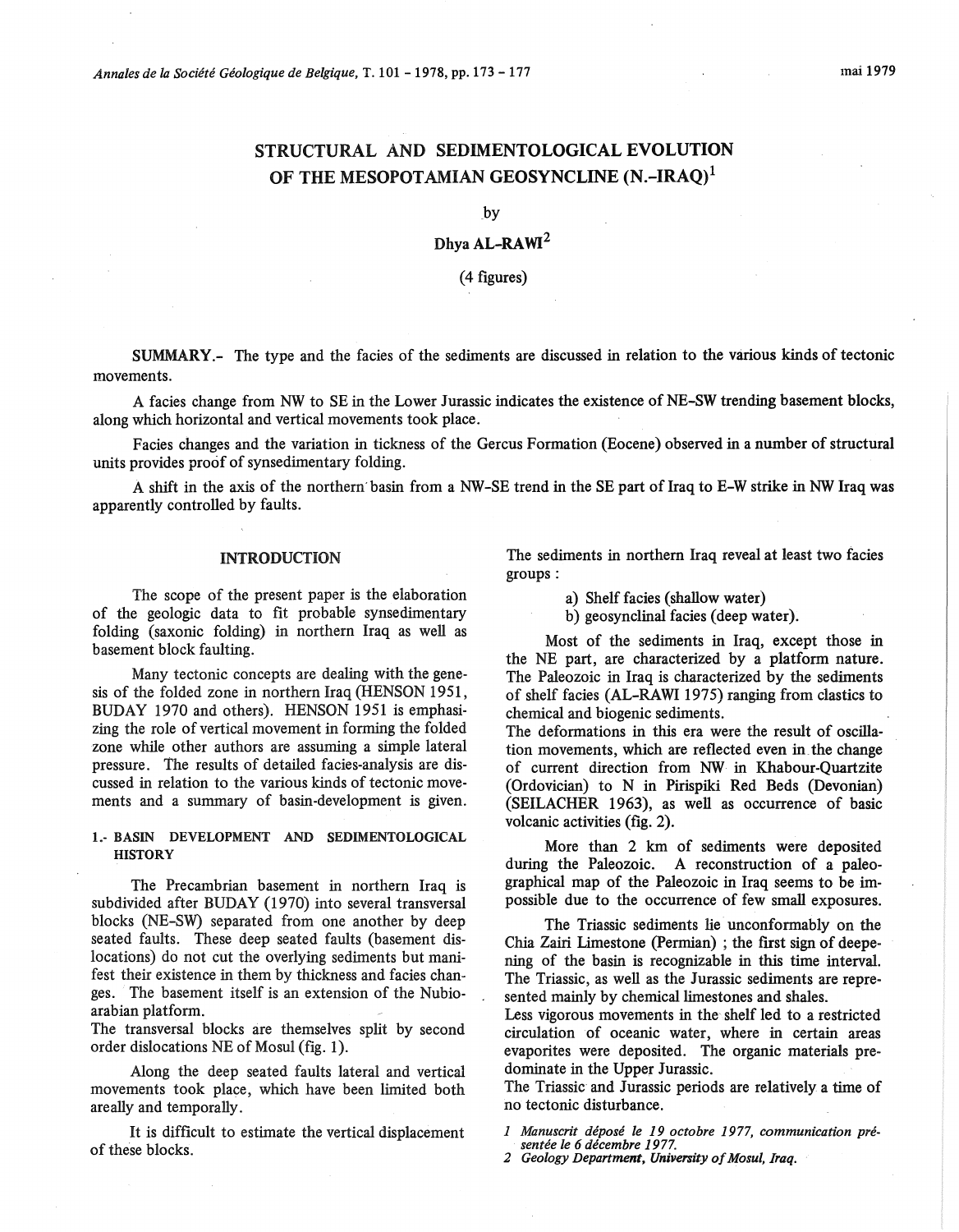

*Figure 1.- Location map* 



*Figure 2.- Tectonogram of the sediments in N-Iraq* 

The thickest sedimentation in the Jurassic period, which. represent the centre of the foreland basin, lying to the west of Mosul, while in the Tigris area a synsedimentary trough was developed (DUNNINGTON 1958).

The sediments prevailing in the NE-part of Iraq in the Jurassic time are mainly carbonate facies complex, while the western area is characterized by evaporite facies (fig. 3).

The lower Jurassic is characterized by a facies change from NW to SE (DUNNINGTON 1958), which points to the existence of basement blocks.

The following important tectonic movements can be recorded at the Jurassic/Cretaceous transition.

. 1) An elevation of an area west and northwest of Mosul

which represented in the earlier time the deepest part of the basin,

2) pronounced shift in the facies boundaries.

The elevated area west of Mosul was bounded most probably by faults of N-S and E-W directions. A deepening of the basin began again in Lower Cretaceous. The Albian-Cenomanian time shows clearly a lateral and vertical variation in the facies.

Sediments of deep water facies in the Lower Cretaceous can be found for the first time in the western area of the basin while part of it represented a land area in the Jurassic time. A sharp E-W change in the sediments from carbonate facies complex in the Tigris area to clay facies complex West of Mosul is controlled by E-W faulting.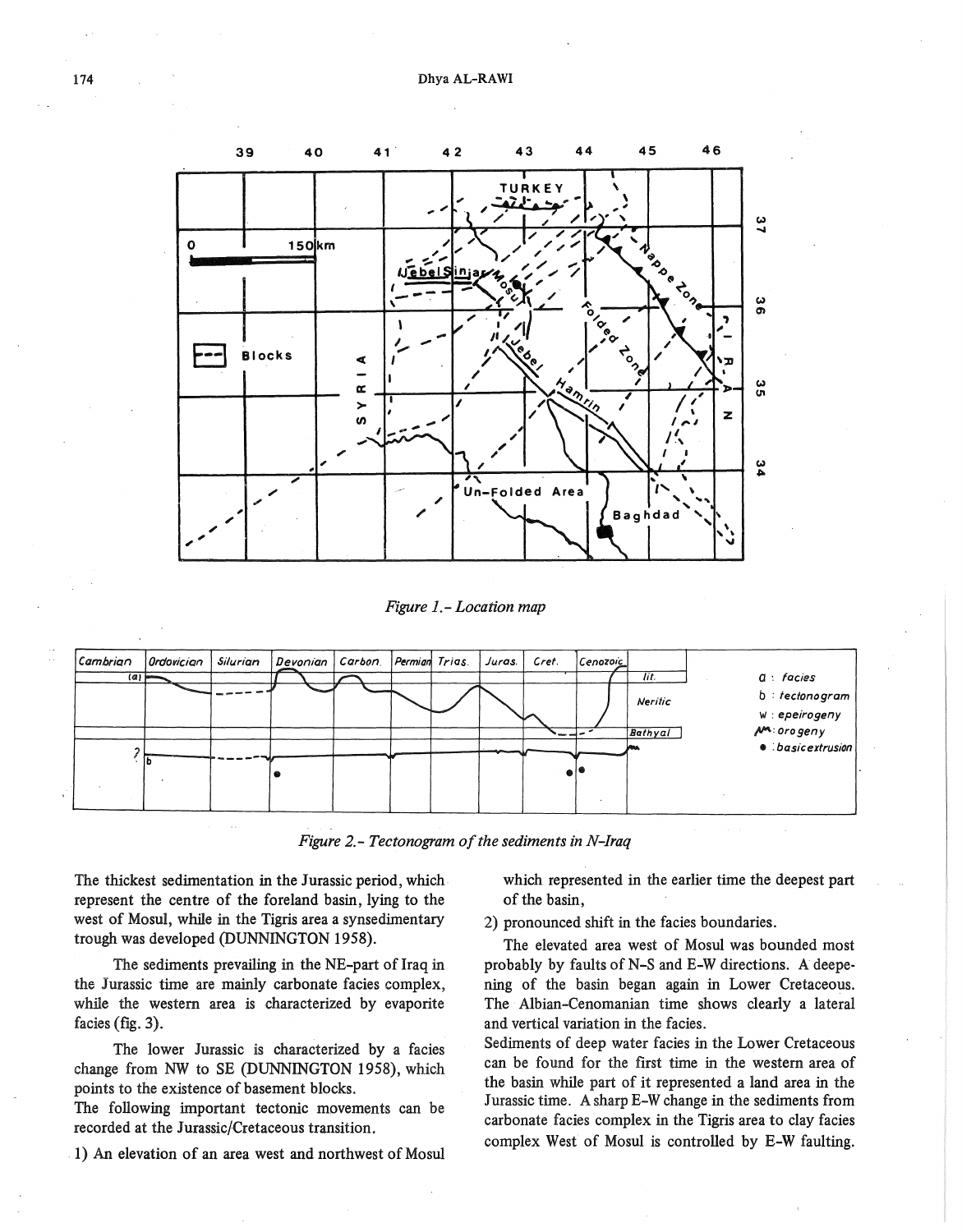

Figure 3.- A schema of sediments and facies distribution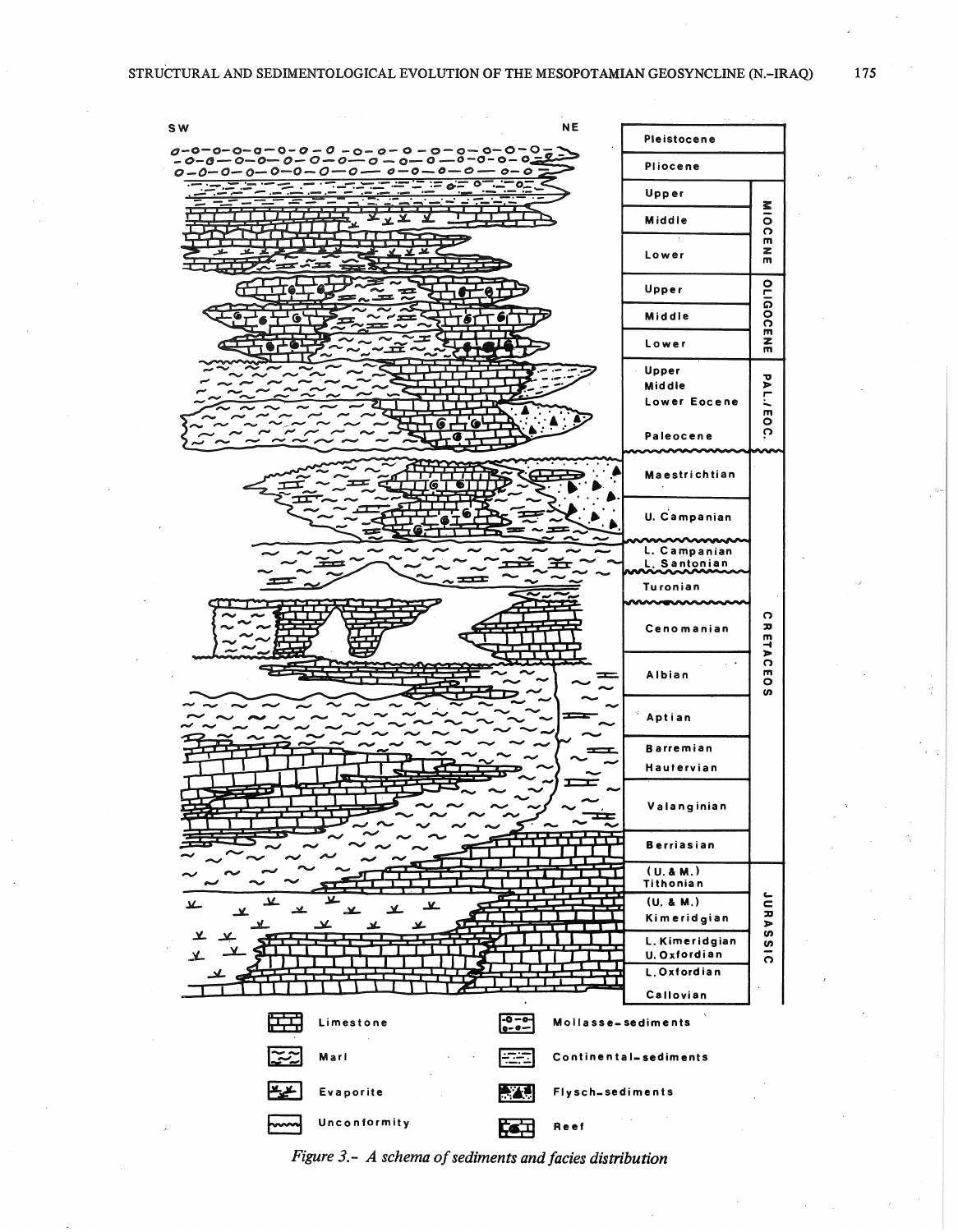Such inverse structures are the result, where individual blocks sometimes drift asunder and sometimes press against each other. In other words uplift and subsidence elements are a complementary system. Less vigorous movements during the Albian-Cenonianian time led to deposition of anhydrite at the western margin of the basin.

The oscillation movements were diverse, provided by negativerand positive direction and were of local extension. In the Upper Cretaceous, the forelands basin in the west is characterized by east-west individual sedimentary and synsedimentary troughs and in the NE by a NW-SE running trough which is probably a result of faulting in the basement. It is worth mentioning again that most of the Tigris area is characterized by deep water sediments (globigerinal maris and limestones), while on the submarine highs reef limestones were developed. The Upper Cretaceous is a period of intensive facies changes both laterally and vertically. In other words, the basin designates a high grade of irregularities due most probably to the heralding of the diastrophism in the extreme NE-part of Iraq.

The sediments of the NE-geosyncline (orthogeosyncline), part of Iranides, were folded and thrust up in Upper Cretaceous (probably during the Campanian, DUNNINGTON 1955). The eroded materials were laid down in a foredeep, which trends NW-SE. The geosyncline polarity (in the sense of AUBOUIN 1965) migrates SW toward the foreland in late Mesozoic (LAW, 1957, p. 53).

The sediments are known as Tanjero clastics (flyschsediments). In other words, the Cretaceous period was a time of widespread uplifting accompanied by regressions and transgressions (fig. 4).



*Figure 4,- Transgressions and regressions during the Mesozoic and Cenozoic.* 

The sedimentation of flysch-like sediments went on through the Tertiary in the NE-part of northem Iraq. Segments of highlands trending NW-SE and E-W are documented in this time interval, e.g., a barrier running south of Sinjar (W-Mosul), around which reefal limestone were developed. The Oligocene-time is characterized in the foreland by the occurrence of reefs, which bear genetically a relationship to the heralding of the diastrophism in the NE-geosyncline of Iraq.

This geosyncline, which is first evident in Upper Cretaceous time, was folded and thrusted for the first time in the Oligocene (BOLTON 1958).

Evaporite deposition is a prior phase of the continental deposition of the Fars and Bakhtiari Conglomerate. The following facies complexes have been identifled by the basin development of northem Iraq.

- 1. Clastics and chemical deposits of shallow-water facies
- 2. Flysch facies in the Upper Cretaceous and Paleocene in the NE-part of the basin
- 3. Finally post orogenie sediments of mollasse type = Bakhtiari Conglomerate.

#### 2.- TECTONIC AND SYNSEDIMENTARY DEFORMATION

The tectonic intensity should be reflected in the different blocks by the frequency of occurrence of the folds. The area W of Mosul reveals frequent occurrences of the folds and corresponds to the zone of maximum subsidence in the Jurassic, which manifest relatively a broader basement block than the other blocks. This structural phenomenon was not taken into account by BUDAY (1970), because the greater the basement mobility, the broader the transversal blocks. Furthermore these folds are generally characterized by N-vergence. Thus a distinct relationship can be deduced between the tectonic deformation and the thickness of the sediments.

Deep water facies sediments correspond to high mobility of the basement, while carbonate sediments indicate the decreased tectonic mobility of the basement e.g. : The subsidence of the area W of Mosul in the lower Cretaceous is contemporaneous with the deposition of a mari facies complex (globigerinal mari) and with the initial phase of alpine orogeny as well as with the E-W shifting in the facies. Measurements of sedimentary structures and petrographic-analysis of clastic materials were carried out by KUKAL & SAADALLAH (1970) to reconstruct the paleocurrent which is transversal to the axis of the basin.

Changes in the orientation of the strain, both in time and space, manifest themselves in the rotation of the primary axis of sedimentional area from N-S to NW-SE at the Jurassic/Cretaceous time.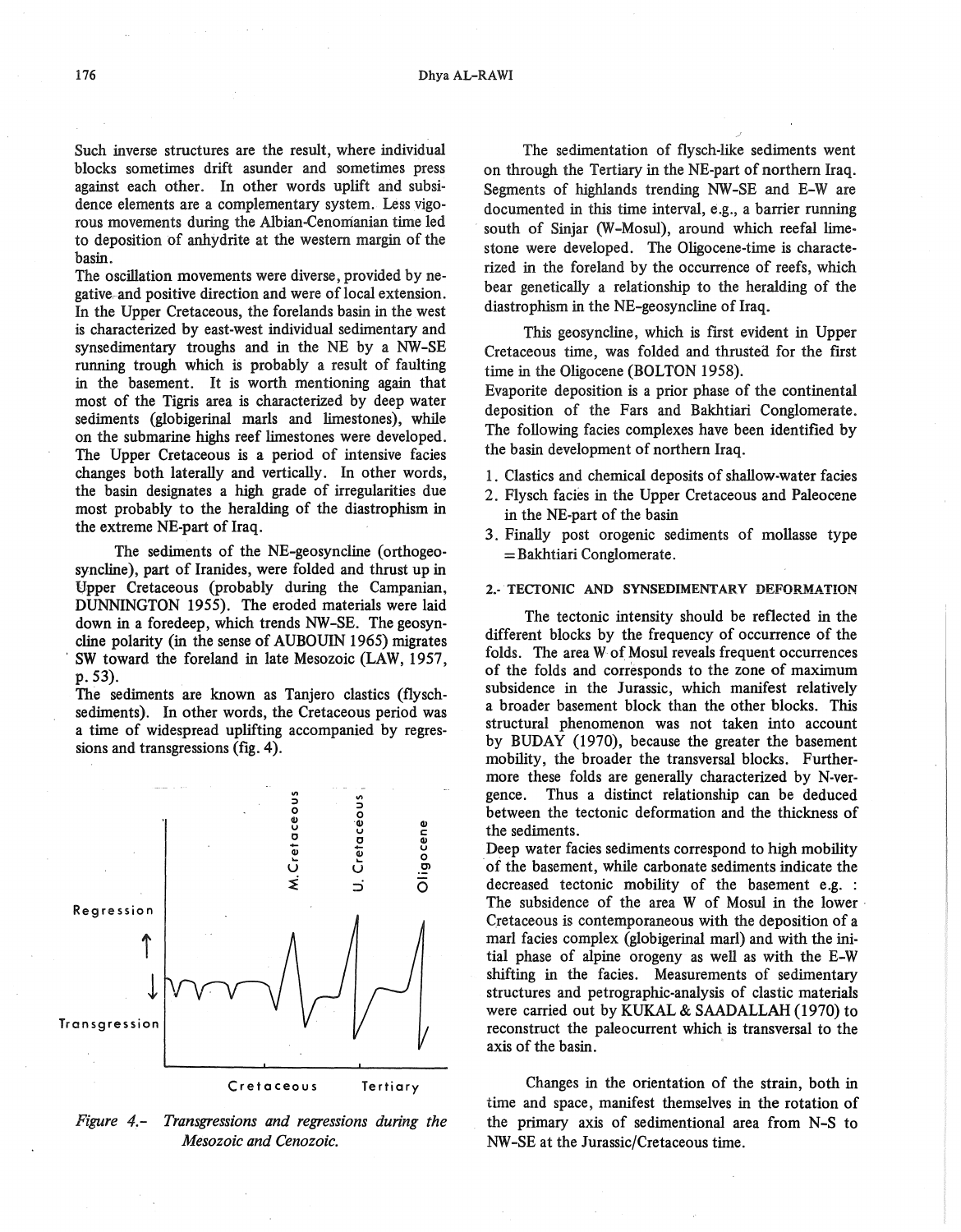Mollasse-like sediments can be found in Gercus Formation (Eocene), where the colours of terrigenous materials can be taken as proof of the intensive weathering. A change of facies and thickness in the Gercus Formation indicates synsedimentary folding (AL-RAWI, paper in print). Synsedimentary movements are limited both temporally and areally.

Although a detailed analysis of the facies and stratigraphie development doesn't reflect the position of the basement blocks, while the variation in the subsidence influence heavily the thickness and the facies of the sediments.

The function of the blocks is provided with different grade of mobility and they are representing mobile units, moving together and relatively each to other.

#### 3.- CONCLUSION

The foregoing discussion shows that two types of facies predominate, a neritic facies of limestones and sandstones and a bathyal-abyssal facies of maris and shales.. The Lower Jurassic reveals a facies change from NW-SE, which manifests the existence of basement blocks (NE-SW). These blocks are separated by deep seated faults, along which horizontal and vertical movements took place.

These deep seated dislocations were not observed in northern Iraq, because the basement blocks were probably of low mobility. The first appearance of flysch sediments was recorded in Upper Cretaceous due to the diastrophism in the extreme NE-part of Iraq.

Development of reefs in Upper Cretaceous and Oligocene in the foreland, as weil as tensional structural elements, are due to compensation movements equivalent to Cretaceous orogeny. Facies change and variation in the thickness of Gercus Formation (Eocene) in many structural units documented synsedimentary folding.

Even slump structures can be useful to identify syntectonical unstability in Lower Fars Formation (Miocene) in northern structural units (KNETSCH, 1957, p. 560).

Rapid subsidence within the blocks corresponds to the maximum thickness of marls, flysch sediments (U. Cret.) and mollasse sediments (Pliocene).

The folding is of saxonic type which designates a paratectonic (STILLE 1924).

The evolution of the shifting from NW-SE in the SEpart of Iraq to E-W in the NW-part of Iraq can be recorded by the type of sediment and facies development :

- 1. The shifting is recorded for the first time in Lower Cretaceous, where carbonate changes laterally into marl facies complex from E-W.
- 2. In Paleocene time the flysch sediments change laterally into carbonate facies complex from E-W. In other words the shifting is corresponding to the maximum subsidence in the area, which is the result of intensive tectonic deformation.

### . **BIBLIOGRAPHY**

- AL-RAWI, D., 1975. Field observations and some tectonic aspects of Banavi-area, Amadia, Northern Iraq. - Ann. Soc. Geol. Belgique, 98: 463-470.
- AUBOUIN, J., 1965. Geosynclines. Elsevier, Amsterdam, 135 pp.
- BOLTON, C.M.G., 1958. Geological map. Kurdistan. series. Sheet 4 Rania. Site Invest. Co. No. 276, NIMCO.
- BUDAY, T., 1970. Explanatory notes to the structural sketch map of the northern Iraq. Unpubl. report,NIMCO, BAGHDAD.
- DUNNINGTON, H.V., 1955. Pre-Paleocene thrusting and faulting with further notes on the Nappe Area. IPC. No. IRHVD 621. INOC.
- DUNNINGTON, H.V., 1958. Generation, migration, accumu-. lation and dissipation of oil in northern Iraq. Habitat of Oil. Sympos. : 1194-1251, Tulsa, Oklahoma.
- HENSON, F.R.S., 1951. Oil occurrences in relation to regional geology of Middle East. Tulsa Geol. Soc. Digest., 20 : 72-81.
- KNETSCH, G., 1957. Gravitative Denudation von unter geringer Bedeckung gebildeten Strukturen. Geol. Rdsch., 46 : 557-563, Stuttgart.
- KUKAL, Z. & SAADALLAH, A., 1970. Palaeocurrents in Mesopotarnian geosyncline. Geol. Rdsch., 59(2): 666-686, Stuttgart.
- LAW. J., 1957. Reasons for Persian Gulf oil abundance. Bull. Amer. Assoc. Petrol. Geol., 41 (1) : 51-69. Tulsa.
- SEILACHER, A., 1963. Kaledonischer Unterbau der lrakiden. N. Jb Geol. Pal., Mh. : 527-541. Stuttgart.
- STILLE, H., 1924. Grundfragen der vergleichenden Tektonik. Gebr. Bornträger, Berlin, 443 pp.